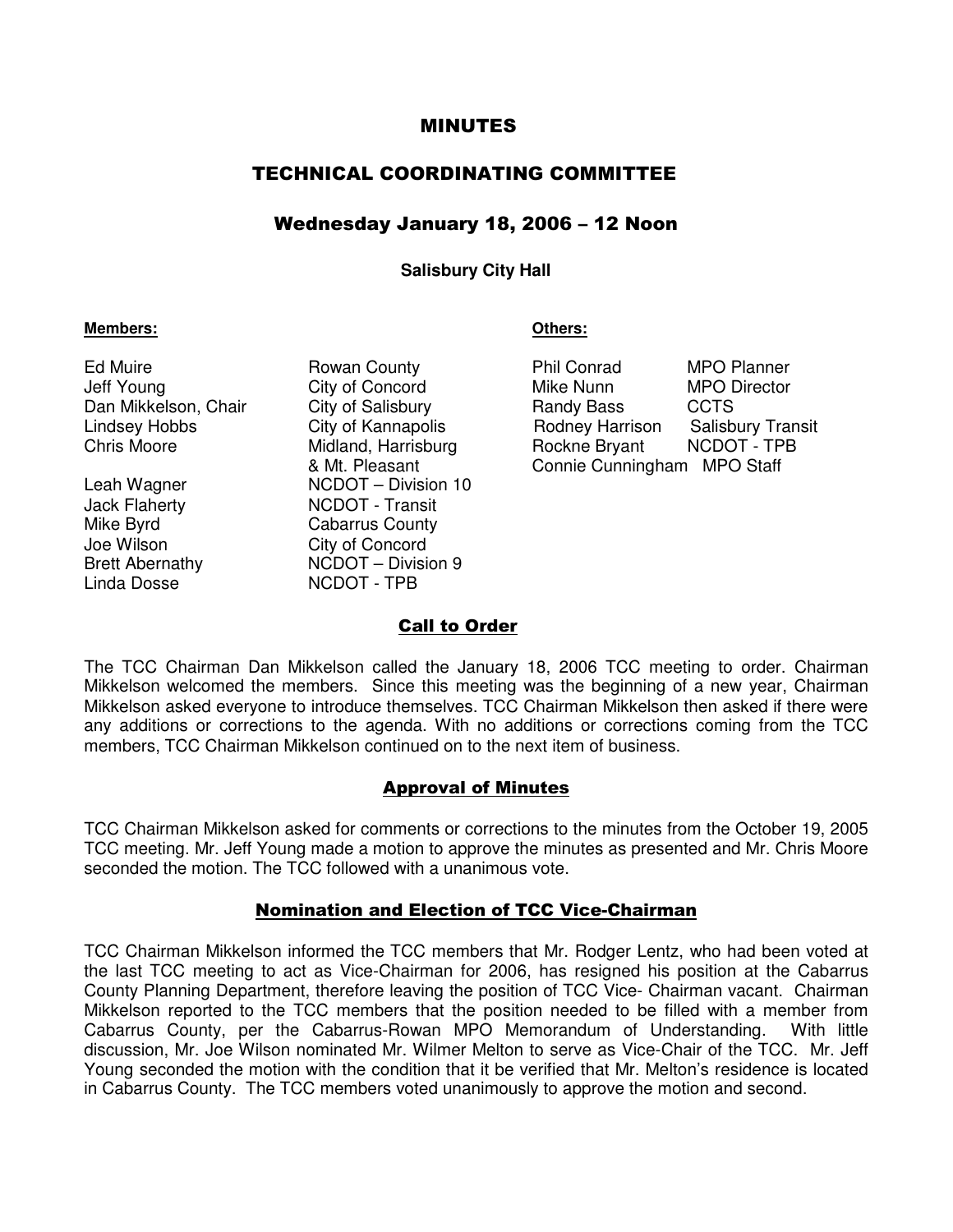# Draft FY 2006-2007 UPWP

Mr. Phil Conrad presented the FY 2006-2007 Draft Unified Planning Work Program (UPWP). Phil reported to TCC members, that each year the Cabarrus-Rowan MPO develops and adopts this program. The UPWP is the MPO budget and follows the state fiscal year 2006-2007. He went on to say that the UPWP identifies the planning tasks, responsible agencies and the funding sources for regional transportation planning activities to be conducted within the planning area during the FY 2006- 2007. These projects include MPO planning activities undertaken by local agencies, the NC Department of Transportation, and a new line item for Regional Model and Long Range Transportation Plan Maintenance to be performed by the Cabarrus-Rowan MPO, Charlotte Department of Transportation (CDOT) and NC Department of Transportation (NCDOT). Projects also included are urbanized area transit related planning functions conducted by the RIDER Transit system.

Mr. Conrad also presented the TCC members with the budget for the 20 percent local match and explained how the amounts are allocated for each jurisdiction. Phil explained to the TCC members that they will not be required to take any action on the budget until sometime in early March. CRMPO staff wanted to present the budget now in order to allow jurisdictions to use these figures to plan their local budgets.

# City of Salisbury Bicycle Plan Grant Application

TCC Chairman Dan Mikkelson reported to the TCC members that the City of Salisbury has completed an application for grant funding for a municipal Bicycle Plan. Chairman Mikkelson continued by explaining that as part of this grant application process, North Carolina Department of Transportation (NCDOT) is requesting that the Cabarrus-Rowan MPO support their application with a resolution in support of the City of Salisbury's Bicycle Plan. At this time, Mr. Joe Wilson made a motion to recommend that the TAC endorse the City of Salisbury's Grant application for a Bicycle Plan and authorize a letter of support from the MPO. Mr. Lindsey Hobbs seconded the motion and the TCC members followed with a unanimous vote of support.

## Reports / MPO Business

- $\triangleright$  Local Reports -MPO/TPB/NCDOT Division 9 & 10 NCDOT Division staff member Leah Wagner reported on pending projects for Division 10. Brett Abernathy from Division 9 provided a handout of project updates for Division 9 projects.
- $\triangleright$  Motor Vehicle Emission Budgets Phil Conrad reviewed a letter from the TCC members packets that was sent by NC Department of Environment and Natural Resources (NCDENR) in regard to the development of motor vehicle emissions budgets. The letter explains that the NC Division of Air Quality (NCDAQ) is in the process of determining motor vehicle emissions budgets (MVEB'S) for the state. The letter refers to the debate going on in our region about how these budgets are determined and allocated. Phil went on to reference the three reasons stated in the letter, as to why it is the recommendation of NC DAQ that MVEB'S should be set at the county level. Mr. Jeff Young added that he serves on the Metrolina Regional Executive Committee that has been discussing this issue and that it appears to be the most practical way to allocate the MVEB'S. With no further discussion, Mr. Mike Byrd made a motion to recommend to TAC that they endorse the letter from NCDENR and the recommendations in it from NCDAQ. Mr. Joe Wilson seconded the motion and the TCC members followed with a unanimous vote.